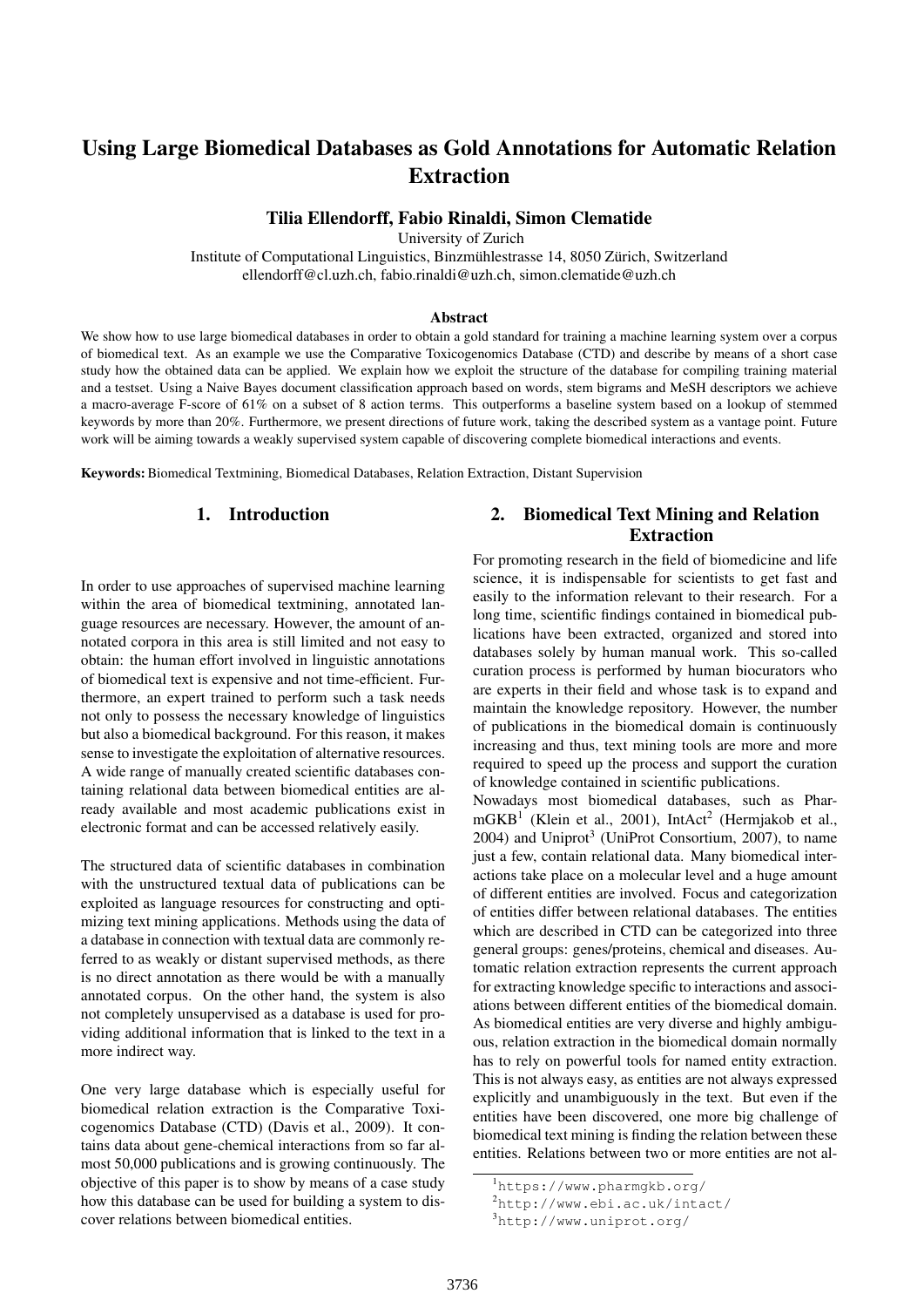```
<ixn id="2892024">
  <taxon id="9606">Homo sapiens</taxon>
  <reference pmid="12035877"/>
  <axn code="exp" degreecode="+" position="1" parentid="2892024">results in increased expression of</axn>
     <actor type="chemical" id="MESH:C081309" parentid="2892024" position="1">irbesartan</actor>
     <actor type="gene" id="GENE:4878" parentid="2892024" form="protein" position="2">NPPA</actor>
\langle/ixn\rangle
```
Figure 1: XML Entry for the abstract with the Pubmed ID 12035877 (Kotridis et al., 2002)

ways expressed within sentence boundaries. Furthermore, relations themselves are also often not always stated in an explicit way.

### 2.1. Related Work

Our approach of using knowledge database entries and their bibliographic references to unstructured text as a replacement for hand-labeled data is related to other information extraction research. (Mintz et al., 2009) uses the large semantic knowledge database Freebase for a *distant supervision* approach to optimize information extraction patterns. (Morgan et al., 2004) used the FlyBase database and referenced PubMed abstracts to improve the recognition of gene names by machine learning. (Craven and Kumlien, 1999) present early work on exploiting biomedical databases as weakly labeled training data to improve relation extraction. They also use Naive Bayes classifiers for their task.

Similar techniques have already been used in previous applications of the OntoGene system. One example is a version of the system used for the participation of the Onto-Gene group in the 2006 BioCreative competitive evaluation of text mining systems (Krallinger et al., 2008). For this competition, the OntoGene group generated a training set of positive and negative sentences using techniques of distant supervision. This training set was used for training a classifier able to distinguish between "background" and "novel" statements, i.e. sentences reporting previous work as opposed to sentences reporting the actual results generated by the experiment described in the paper. The applied method becomes clear in the following citation:*"A sentence is considered positive if it contains at least one pair of proteins belonging to one of the gold standard interactions for the abstract to which the sentence belongs"* (Rinaldi et al., 2008). Furthermore, a similar approach was also applied successfully in the version of the OntoGene system used for participation in the 2009 BioCreative competition (Leitner et al., 2010), which obtained the best results among all participants in the extraction of protein-protein interactions from scientific literature (Rinaldi et al., 2010).

# 3. The Toxicogenomics Database and its Utility in Language Applications

The Comparative Toxicogenomics Database (CTD) is a continuously growing database which is an important resource and scientific tool for researchers from all biomedical fields. The database was first launched in 2004 and has the aim of promoting *"understanding about the effects of environmental chemicals on human health"* (Davis et al., 2009). It contains manually curated data as well as inferred data, which is added based on logical conclusions

| Axn | <b>Formulated Action Term</b>              |  |  |  |  |
|-----|--------------------------------------------|--|--|--|--|
| exp | results in decreased expression of         |  |  |  |  |
|     | affects the expression of                  |  |  |  |  |
|     | results in increased expression of         |  |  |  |  |
| rxn | affects the reaction                       |  |  |  |  |
|     | <i>inhibits the reaction</i>               |  |  |  |  |
|     | <i>promotes the reaction</i>               |  |  |  |  |
| csy | results in decreased chemical synthesis of |  |  |  |  |
|     | affects the chemical synthesis of          |  |  |  |  |
|     | results in increased chemical synthesis of |  |  |  |  |
| rec | affects the susceptibility to              |  |  |  |  |
|     | results in increased susceptibility to     |  |  |  |  |
|     | results in decreased susceptibility to     |  |  |  |  |
| pho | results in increased phosphorylation of    |  |  |  |  |
|     | results in decreased phosphorylation of    |  |  |  |  |
|     | affects the phosphorylation of             |  |  |  |  |
| h   | binds to                                   |  |  |  |  |
| met | results in decreased metabolism of         |  |  |  |  |
|     | results in increased metabolism of         |  |  |  |  |
| W   | co-treated with                            |  |  |  |  |
| act | results in decreased activity of           |  |  |  |  |
|     | affects the activity of                    |  |  |  |  |
|     | results in increased activity of           |  |  |  |  |

Table 1: Formulated action terms for a given set of action term abbreviations (Axn)

drawn from curated data. It presents scientists with a tool that can be used not only for looking up interactions but also for building new hypothesis based on the data that it contains. Apart from dealing with associations between diseases and chemicals as well as proteins, it also contains data about biomolecular interactions between chemicals and genes. The interactions between chemicals and genes are the most interesting part of the database from the point of view of biomedical relation extraction. Associations describe relations that are not as strongly defined as it is the case with real interactions. Furthermore, in CTD associations can be automatically inferred whereas interactions are always manually curated and therefore more reliable. For this reason, we chose the interactions as the focus of our work.

The downloadable xml data, which is freely available on the official CTD webpage<sup>4</sup>, currently contains 611,241 different entries<sup>5</sup>. Each entry within the xml file describes one interaction together with its actors. One example for

<sup>4</sup>http://ctdbase.org/

<sup>5</sup>Number in August 2013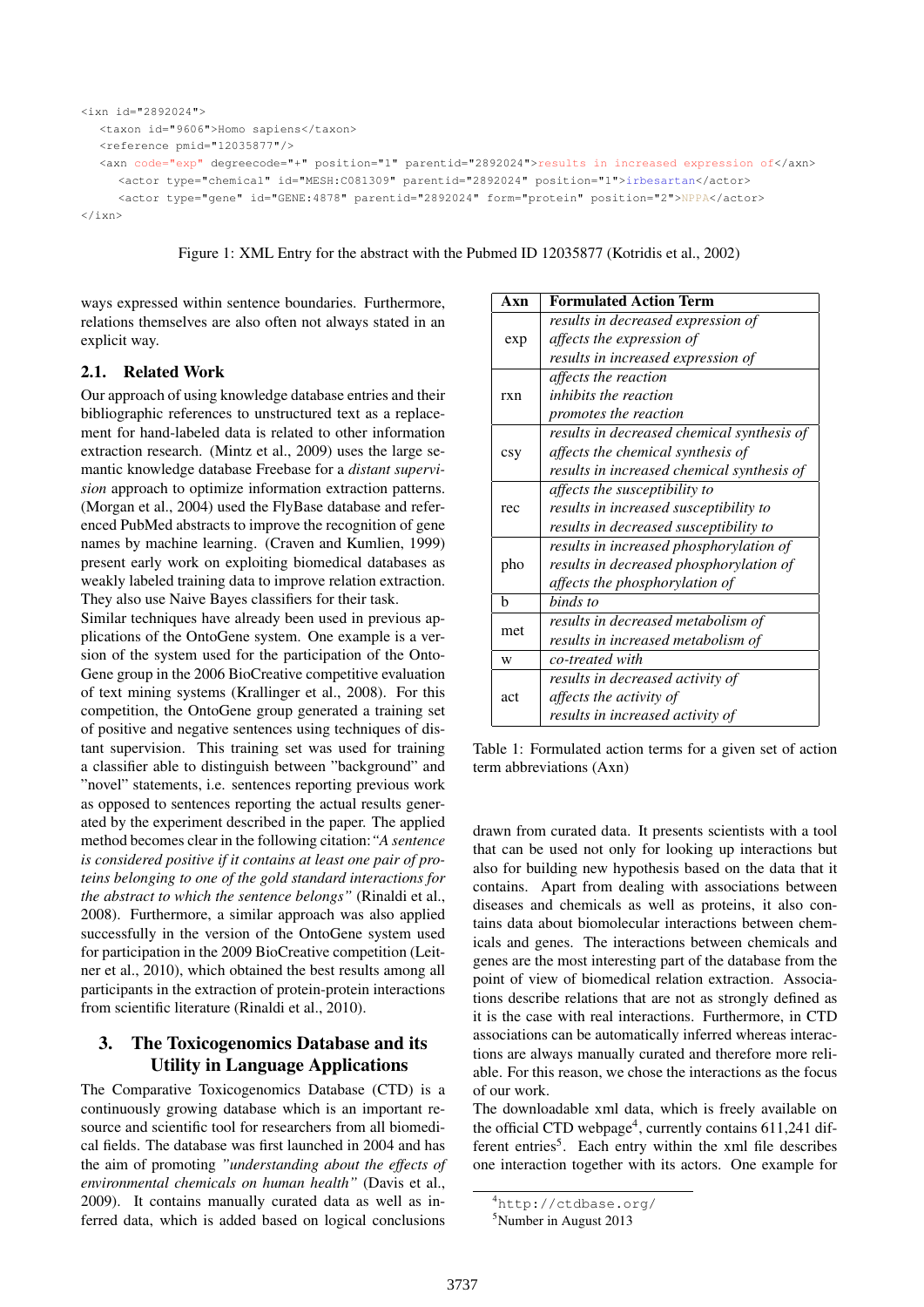#### Plasma atrial natriuretic peptide in essential hypertension after treatment with irbesartan.

Abstract The aim of this study was to evaluate the medium-term effects of the selective AT1 - blocker [irbesartan] on atrial natriuretic peptide ((ANP)) levels in patients with moderate essential hypertension. The drug was given orally in a daily dose of 300 mg for 30 days. Plasma ANP levels increased by 15.7 % despite the drop in blood pressure and the slight decrease of atrial and ventricular diameters. These findings indicate that AT ,-blockers like irbesartan exert part of their antihypertensive action by increasing ANP plasma levels.

Figure 2: Entity annotation of the abstract with the PubMed ID 12035877, displayed in the ODIN interface

| <b>Action Term</b>    | Abbreviation | Freq. of PMIDs in CTD | Freq. of PMIDs in Test Set |
|-----------------------|--------------|-----------------------|----------------------------|
| expression            | exp          | 564434                | 257                        |
| reaction              | rxn          | 93725                 | 140                        |
| activity              | act          | 59333                 | 161                        |
| cotreatment           | W            | 43778                 | 46                         |
| binding               | b            | 33593                 | 82                         |
| phosphorylation       | pho          | 19657                 | 22                         |
| response to substance | rec          | 19289                 | 180                        |
| secretion             | sec          | 9507                  | 32                         |
| methylation           | myl          | 8923                  |                            |
| abundance             | abu          | 6018                  | 50                         |
| localization          | loc          | 5861                  | 23                         |
| metabolic processing  | met          | 5309                  | 11                         |
| cleavage              | clv          | 4262                  | 8                          |
| transport             | trt          | 2444                  | 6                          |
| chemical synthesis    | csy          | 2331                  | 13                         |
| uptake                | upt          | 2068                  | 5                          |
| degradation           | deg          | 1873                  | 6                          |
| oxidation             | oxd          | 1171                  | 3                          |
| mutagenesis           | mut          | 847                   | 6                          |

Table 2: Number of associated PubMed IDs in CTD and in the Test Set for the most frequent action terms (Sorted by Overall Frequency in CTD)

an entry from the xml file can be seen in Figure 1. Furthermore, each entry in the xml file is connected to at least one reference publication in the format of a PubMed Document Identifier (PubMed ID). This identifier is encoded in the xml data by using the reference tag. With the help of this unique identifier, a scientific abstract can be easily retrieved from the PubMed webpage. Altogether 45,833 different abstracts from PubMed are referenced in the context of gene-chemical interactions.

Within CTD, each interaction is assigned an interaction type which has the format of an action term. Action terms constitute a very central element of each entry in the xml data file. They form a controlled vocabulary used by CTD to describe the nature and type of interactions. An overview of the most frequent action terms is given in Figure 2. There are currently around 50 different action terms in the CTD database. In the xml data, the action term is listed in the axn tags. The action term itself is encoded as its abbreviations as an attribute. The actual content of the tag is represented by a formulation of the action term. In the example in Figure 1 this formulation is *results in increased expression of '*. For each action term, there are one to three different possible formulations in the xml data. These formulations constitute a combination of the action term itself and the "de-

greecode" attribute, which represents the directionality of the interaction. An overview of action term formulations can be seen in Table 1.

The other main elements of an entry are the actors as arguments of an interaction. Apart from genes and chemicals, other sub-interactions can also have the function of actors within subordinate interaction. In the xml file, genes and chemicals are mostly not encoded in the same format as found in the referred abstract but in a normalized format in order to avoid ambiguities and missunderstandings for the users and also with the aim of facilitating derivation of new interactions. Furthermore, as a reference to other databases, identification numbers are given for chemicals and genes/proteins. It depends very much on the action term if sub-interactions are possible as actors. These socalled nested interactions are most frequent with the action terms "cotreatment" and "reaction" describing the superordinate interaction. Other action terms tend to occur more frequently in the subordinate interactions of nested interaction.

One example for actor entity annotation in CTD can be seen in Figure 1. The gene NPPA and the chemical irbesartan are annotated as actors of an interaction described by the action term expression (abbreviation: "exp"). The referenced ab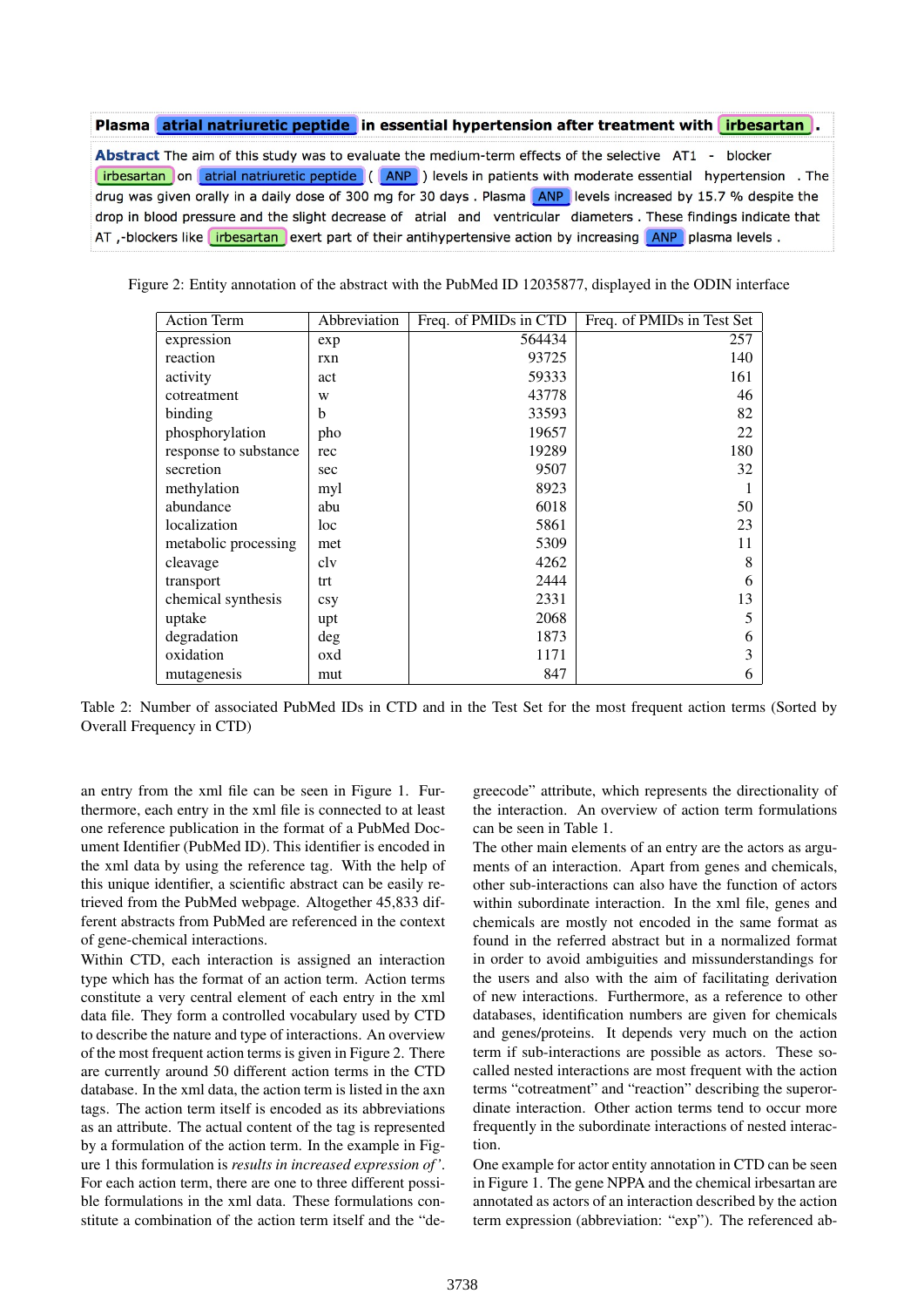stract for the same PubMed ID can be seen in Figure 2. For displaying the annotated entities, we use ODIN (Rinaldi et al., 2013b), an interface designed by the Ontogene group for supporting the curation process of human manual curation of biomedical articles. It uses methods of information extraction for displaying named entities and possible relations between them to a curator and thus providing important hints as to where in the text an interaction could be present. However, the suggestions of possible interactions given by ODIN, do not yet include the interaction type.

In the example in Figure 2, the chemical is marked in green colour and the gene in blue. Comparing the xml entry with the text of the abstract, it can be clearly seen, that the surface form in the text does not correspond to the term used in CTD but a normalized form is given. This depicts well how in many cases background knowledge is needed in order to infer the entities from CTD and find them in the actual abstract: the surface form in the text describes a gene product, more precisely a hormon (atrial natriuretic peptide = ANP), while CTD lists the gene from which this gene product is encoded. Furthermore, it also shows how the concrete interaction between the two actors is not mentioned explictly in the text but has to be concluded from the context. If the percentage to the protein (ANP) is observed to be increasing, this means that the chemical ibesartan must have an effect on the gene which is used for encoding the protein.

# 4. Case Study of using CTD as a Linguistic Resource for biomedical relation extraction

In the following paragraphs we will present a case study for using CTD together with the referenced PubMed abstracts as a language resource for relation extraction. Both sources in combination provide us with annotated gold data for training and evaluating a machine learning system for action term recognition.

The aim of our system, which we developed in the course of the BioCreative 2013 competition<sup>6</sup>, and which is part of a bigger system for the detection of CTD entities (Rinaldi et al., 2013a), was to discover action terms describing interactions within PubMed abstracts. Given a PubMed ID, the system is designed to deliver all action terms that describe interactions found in this specific abstract.

### 4.1. Dataset and Methods

After collecting PubMed IDs from all entries of the CTD download data, we downloaded the abstracts from PubMed and preprocessed them, using sentence splitting and tokenization. By relating the PubMed abstracts to their annotated action terms, we collected the training data used for training the machine learning system.

Our training data consisted of all abstracts which are referenced in CTD . This amounts to a total of 45,836 abstracts. However, for training our system, we took random samples of 4000 abstracts for each action term, of these 2000 positive examples and 2000 negative examples. For action terms for which there were not enough positive examples,

we took the highest possible number of abstracts for training.

Our system consisted of several binary classifiers, one for each action term to be classified. These classifiers were built using the Naive Bayes classifiers included in the Natural Language Processing Toolkit (NLTK) (Bird et al., 2009).

We experimented with different feature sets and found that a combination of bag-of-words (the 5000 most frequent words from all abstracts), stem bigrams and MeSH descriptors gave the best results. Medical Subject Headings  $(MeSH)^7$  descriptors are meta-data of PubMed abstracts providing keywords for the main topics of a PubMed abstract.

Furthermore, in order to put our results into a wider context, we built a simple baseline. Our baseline assigned an action term to an abstract if the stem of the action term was present in the abstract. For stemming the action terms as well as the words of each abstract, we used the Lancaster Stemming Algorithm<sup>8</sup>, which is also part of NLTK. We decided on using this stemming algorithm for our baseline, as it is more aggressive than, for example, the Porter stemmer and makes sure that the stems of action terms match the stems of corresponding verbs. For multi word action terms, as for example *"response to substance"* (abbreviation: "rec"), we chose a representative word from the action term formulations, in this case "susceptibility", which we stemmed in order to provide an action term stem. The results of our baseline can also be seen in Table 3.

# 4.2. Evaluation and Results

We evaluated our system on the official gold standard data set from the BioCreative competition. This gold standard consists of a list of 510 PubMed abstracts. For these abstracts we retrieved the correct action terms from the CTD database and compared them to the action terms discovered by our own system. In this way, we were able to determine evaluation scores in terms of overall average precision, recall and F-score for our system but also for each of the classifiers separately (Table 3).

We discovered that including only the 8 best-performing classifiers results in the highest overall F-score of the system. Comparing these 8 classifiers which showed the best performance on their own to the most frequent action terms, it becomes clear that there is a connection between quality of performance of a classifier and the number of abstract for an action term that are referenced by their PubMed ID. Naturally, action terms with more training material available show a better performance. However, some action term classifiers do not show a very good performance even though there is a decent amount of training material available. An example for such an action term is "cotreatment" (abbreviation: "w"). It can be assumed that for cotreatment, the fact that there is a high frequency of subordinate interactions, taking the role of actors within the interaction, had an impact on the performance of the classifier. On the other hand, classifiers such as for the action term "oxidation", did

<sup>6</sup>http://www.biocreative.org/tasks/ biocreative-iv/

 $7$ http://www.nlm.nih.gov/mesh/

<sup>8</sup>http://www.comp.lancs.ac.uk/computing/ research/stemming/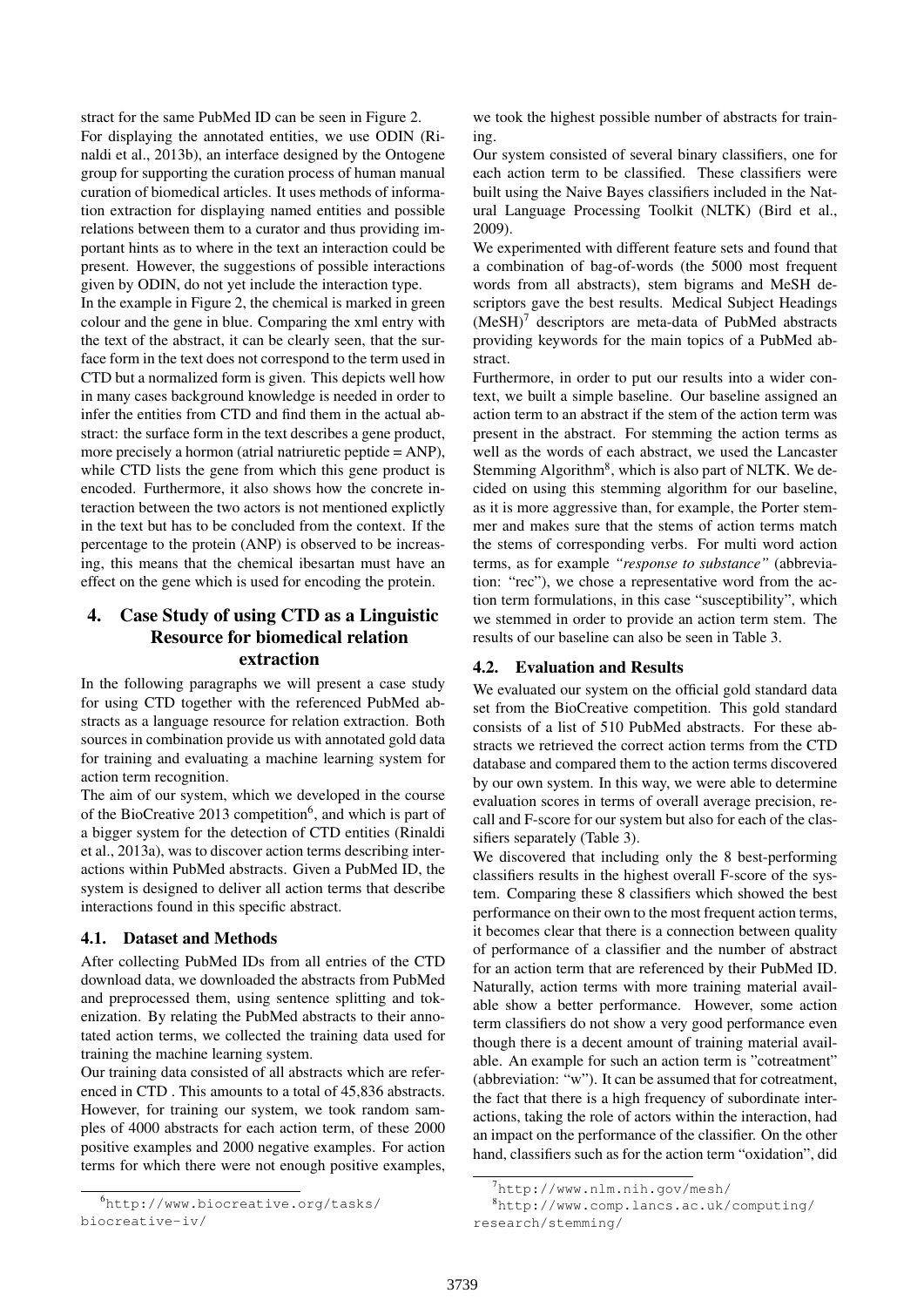|                    | <b>System</b> |        |         | <b>Baseline</b> |        |         |
|--------------------|---------------|--------|---------|-----------------|--------|---------|
| <b>Action Term</b> | Precision     | Recall | F-Score | Precision       | Recall | F-Score |
| exp                | 0.81          | 0.77   | 0.80    | 0.73            | 0.66   | 0.70    |
| rec                | 0.66          | 0.72   | 0.69    | 0.72            | 0.13   | 0.22    |
| act                | 0.65          | 0.70   | 0.67    | 0.46            | 0.81   | 0.59    |
| b                  | 0.50          | 0.87   | 0.64    | 0.29            | 0.12   | 0.17    |
| rxn                | 0.48          | 0.51   | 0.50    | 0.37            | 0.16   | 0.22    |
| pho                | 0.30          | 0.77   | 0.44    | 0.61            | 0.61   | 0.61    |
| abu                | 0.23          | 0.88   | 0.37    | 0.13            | 0.02   | 0.03    |
| oxd                | 0.18          |        | 0.3     | 0.04            |        | 0.07    |
| Macro-Average      | 0.59          | 0.64   | 0.61    | 0.34            | 0.44   | 0.38    |

Table 3: Evaluation scores of the action term recognition system (System) as compared to the stem baseline (Baseline)

not have a lot of training material available (for example for oxidation only 1171 abstracts) but still show a satisfactory performance. This can be due to the fact that this particular classifier showed a high recall an there were only 3 occurrences of "oxidation" to be found in the test set. Furthermore, for the classifiers for which there is significantly less training material than the default of 2000 abstracts, it can be assumed that the classifier suffers from overfitting since in these cases, the same abstracts that are part of the test set have already been used for training the classifier. This is due to the fact that within the BioCreative competition, the PubMed IDs of the test set have only been released at a point when the classifiers had already been built. However, with the continuous growth of CTD, it is very likely that for most action terms overfitting will not be an issue anymore.

# 5. Outlook: Future Work

As a next step, we are implementing a system capable of discovering the full interactions, composed of action term and actors. The CTD database, consisting of 328.230 manually curated interactions, constitutes a valuable resource in training such a system. The work presented in this paper represents an important step in this direction.

The classification system that we described can, in a following step, be used for discovering where exactly an interaction is located in the text. After an abstract has been categorized this can be done in two possible ways. Firstly, the system itself can be used for classifying shorter pieces of text, as for example sentences, to find out if an interaction is present. Secondly, the classifier delivers a list of most informative features for a specific action term. These most informative features can also be used separately for identifying the immediate context of an interaction. Together with a powerful tool for named entity extraction in the biomedical domain, such as for example Gimli (Campos et al., 2013), Metamap (Aronson, 2001) or the Ontogene NER module (Kaljurand et al., 2009), our aim is to be able to locate the exact anchorings of the interaction in CTD in the text of an abstract. As soon as the exact anchoring of an interaction from CTD together with all its actors can be found in the text of an abstract, the obtained data can in turn be used as training data for a weakly supervised system. The aim of such a system is to be able to discover complete biomedical interactions from unseen abstracts.

### 6. Conclusion

As could be seen by the description of CTD, large databases of the biomedical domain can provide a good and applicable alternative to annotated corpora. The big advantages over traditional annotation methods are the efficiency regarding time and money as well as the amount of available information. We showed how the data can be combined relatively easily with the abstracts of the scientific papers from which it was curated, in order to obtain a language resource that can be used in building statistical systems for biomedical text mining. These systems, in turn, can then be used in the future for supporting the process of biocuration.

The system that we presented as a case study has the purpose of recognizing interactions in the form of action terms within scientific abstracts from the biomedical domain. We treated this task as a problem of text classification and found that the resource was very suitable for this approach. The work presented in this paper will be taken as a starting point for finding complete biomedical interaction. Within this future work, CTD will serve as an important resource for providing distant supervision of the interaction detection system.

### 7. Acknowledgements

The OntoGene group is partially supported by the Swiss National Science Foundation (grant 105315 − 130558/1 to Fabio Rinaldi) and by the Data Science Group at Hoffmann-La Roche, Basel, Switzerland.

#### 8. References

- Aronson, A. R. (2001). Effective mapping of biomedical text to the umls metathesaurus: the metamap program. *Proc AMIA Symp*, pages 17–21.
- Bird, S., Klein, E., and Loper, E. (2009). *Natural Language Processing with Python: Analyzing Text with the Natural Language Toolkit*. O'Reilly, Beijing.
- Campos, D., Matos, S., and Oliveira, J. L. (2013). Gimli: open source and high-performance biomedical name recognition. *BMC Bioinformatics*, 14(1):54.
- Craven, M. and Kumlien, J. (1999). Constructing biological knowledge bases by extracting information from text sources. *Proceedings / ... International Conference on Intelligent Systems for Molecular Biology ; ISMB. International Conference on Intelligent Systems for Molecular Biology*, pages 77–86.